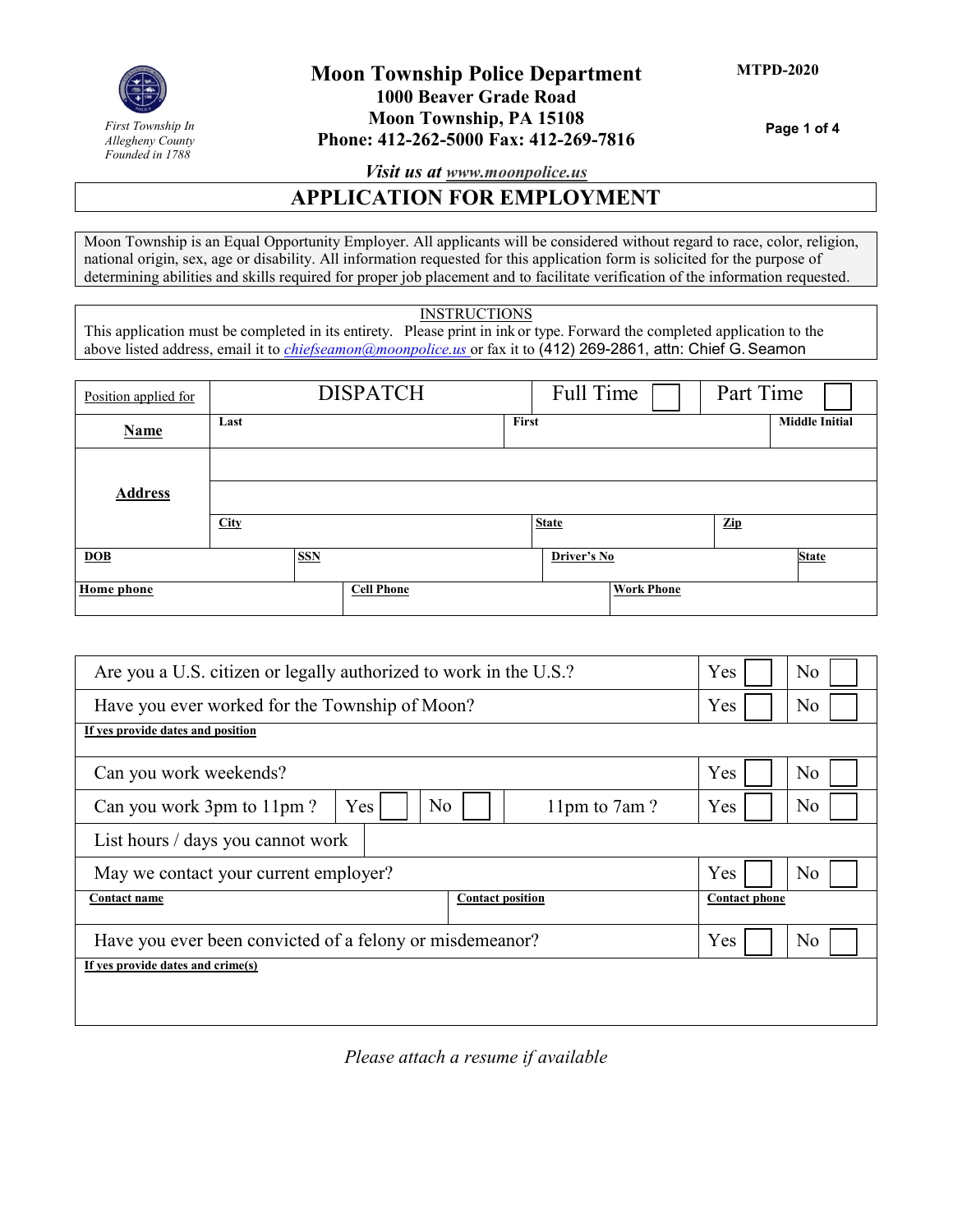

**Page 2 of 4**

# **EMPLOYMENT ITORY**

List all employment for the past ten years beginning with current or most recent position

| <b>Employer</b>                        |                 | <b>Job Title</b>     | <b>Employer Phone</b> |
|----------------------------------------|-----------------|----------------------|-----------------------|
| <b>Employer Address</b>                |                 |                      |                       |
| Date of Hire                           | <b>End Date</b> | <b>Starting Rate</b> | <b>Ending Rate</b>    |
| <b>Supervisor</b>                      | <b>Duties</b>   |                      |                       |
| <b>Reason for Leaving / Other Info</b> |                 |                      |                       |

| <b>Employer</b>                        |                 | <b>Job Title</b>     | <b>Employer Phone</b> |
|----------------------------------------|-----------------|----------------------|-----------------------|
| <b>Employer Address</b>                |                 |                      |                       |
| Date of Hire                           | <b>End Date</b> | <b>Starting Rate</b> | <b>Ending Rate</b>    |
| <b>Supervisor</b>                      | <b>Duties</b>   |                      |                       |
| <b>Reason for Leaving / Other Info</b> |                 |                      |                       |

| <b>Employer</b>                        |                 |               | <b>Job Title</b>     | <b>Employer Phone</b> |
|----------------------------------------|-----------------|---------------|----------------------|-----------------------|
| <b>Employer Address</b>                |                 |               |                      |                       |
| Date of Hire                           | <b>End Date</b> |               | <b>Starting Rate</b> | <b>Ending Rate</b>    |
| <b>Supervisor</b>                      |                 | <b>Duties</b> |                      |                       |
| <b>Reason for Leaving / Other Info</b> |                 |               |                      |                       |

| <b>Employer</b>                        |                 | <b>Job Title</b>     | <b>Employer Phone</b> |
|----------------------------------------|-----------------|----------------------|-----------------------|
| <b>Employer Address</b>                |                 |                      |                       |
| Date of Hire                           | <b>End Date</b> | <b>Starting Rate</b> | <b>Ending Rate</b>    |
| <b>Supervisor</b>                      | <b>Duties</b>   |                      |                       |
| <b>Reason for Leaving / Other Info</b> |                 |                      |                       |

| <b>Employer</b>                |                 | <b>Job Title</b>     | <b>Employer Phone</b> |
|--------------------------------|-----------------|----------------------|-----------------------|
| <b>Employer Address</b>        |                 |                      |                       |
| Date of Hire                   | <b>End Date</b> | <b>Starting Rate</b> | <b>Ending Rate</b>    |
| <b>Supervisor</b>              | <b>Duties</b>   |                      |                       |
| Reason for Leaving/ Other Info |                 |                      |                       |

*Attach additional pages if necessary*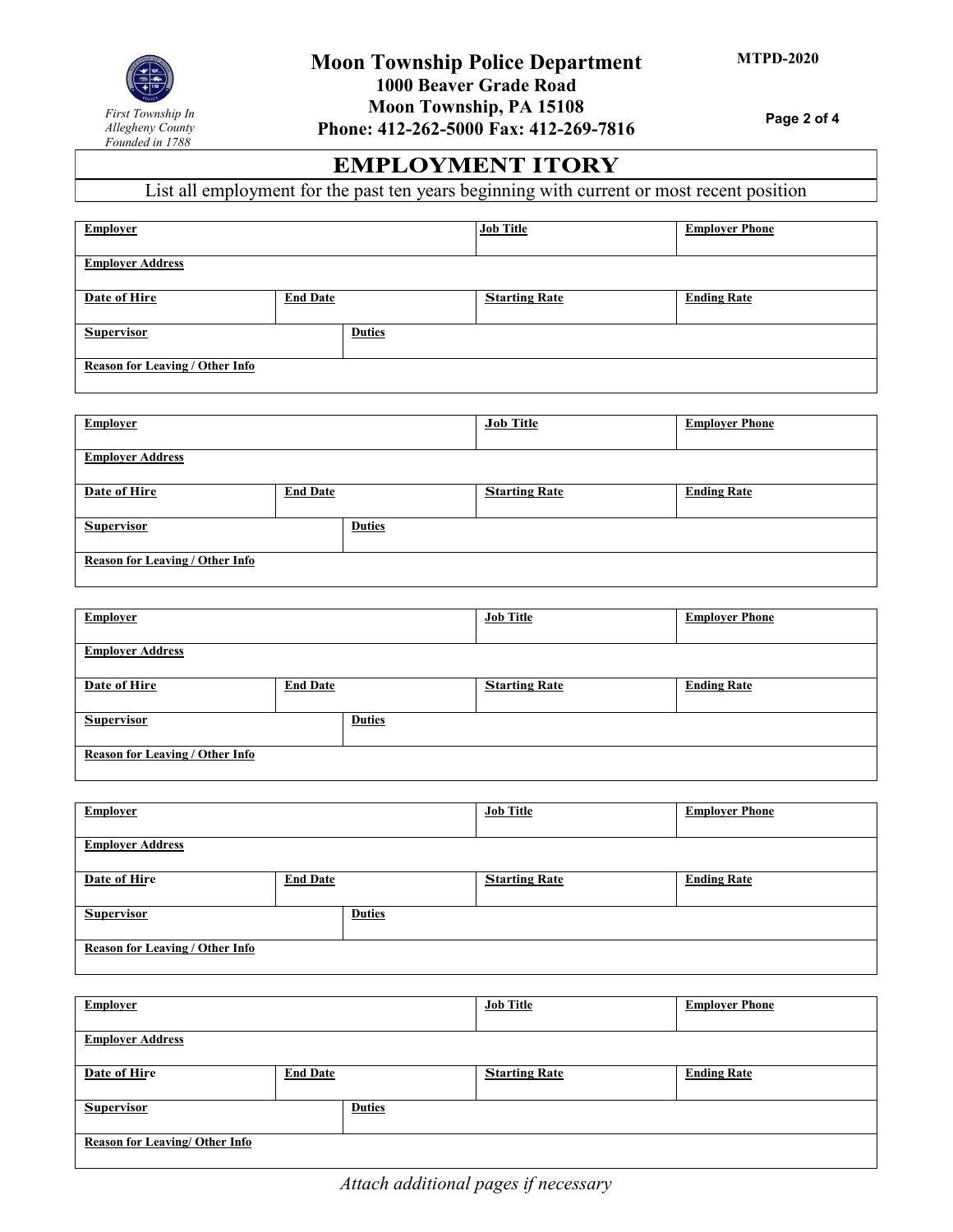

# **Moon Township Police Department 1000 Beaver Grade Road Moon Township, PA 15108 Phone: 412-262-5000 Fax: 412-269-7816**

**Page 3 of 4**

# **EDUCATION**

| <b>High School Name</b>        |          | Location                |                            |                           |        |                  |  |
|--------------------------------|----------|-------------------------|----------------------------|---------------------------|--------|------------------|--|
| <b>Highest Grade Completed</b> | Graduate | <b>TTO</b><br>`<br>טע ג | $T_{\odot}$<br>N<br>л<br>◡ | <b>GED</b><br>VES<br>טע ג | $\sim$ | N<br>$\Lambda$ . |  |

# College, University, Trade/Technical School and/or Apprentice Programs

| <b>School Name</b>                     | Location |       |                                               |
|----------------------------------------|----------|-------|-----------------------------------------------|
| <b>Type School and Course of Study</b> |          | Years | Graduate / YES<br>Certificate NO              |
|                                        |          |       |                                               |
| <b>School Name</b>                     | Location |       |                                               |
| <b>Type School and Course of Study</b> |          | Years | Graduate / YES<br>Certificate NO<br><b>NC</b> |

| <b>School Name</b>                     | <u>Location</u> |              |                                         |
|----------------------------------------|-----------------|--------------|-----------------------------------------|
| <b>Type School and Course of Study</b> |                 | <b>Years</b> | Graduate /<br><b>YES</b><br>Certificate |

|                           | Military Experience         |                           |
|---------------------------|-----------------------------|---------------------------|
| <b>Branch of Service</b>  | <b>Years of Service</b>     | <b>Rank at Separation</b> |
|                           |                             |                           |
| <b>Reserve Obligation</b> | <b>Specialized Training</b> |                           |
|                           |                             |                           |

Other Qualifications

| Summarize special skills, abilities, experiences which qualify you for this position |  |  |  |  |  |
|--------------------------------------------------------------------------------------|--|--|--|--|--|
|                                                                                      |  |  |  |  |  |
|                                                                                      |  |  |  |  |  |
|                                                                                      |  |  |  |  |  |
|                                                                                      |  |  |  |  |  |
|                                                                                      |  |  |  |  |  |
|                                                                                      |  |  |  |  |  |
|                                                                                      |  |  |  |  |  |
|                                                                                      |  |  |  |  |  |
|                                                                                      |  |  |  |  |  |
|                                                                                      |  |  |  |  |  |
|                                                                                      |  |  |  |  |  |
|                                                                                      |  |  |  |  |  |
|                                                                                      |  |  |  |  |  |
|                                                                                      |  |  |  |  |  |
|                                                                                      |  |  |  |  |  |
|                                                                                      |  |  |  |  |  |